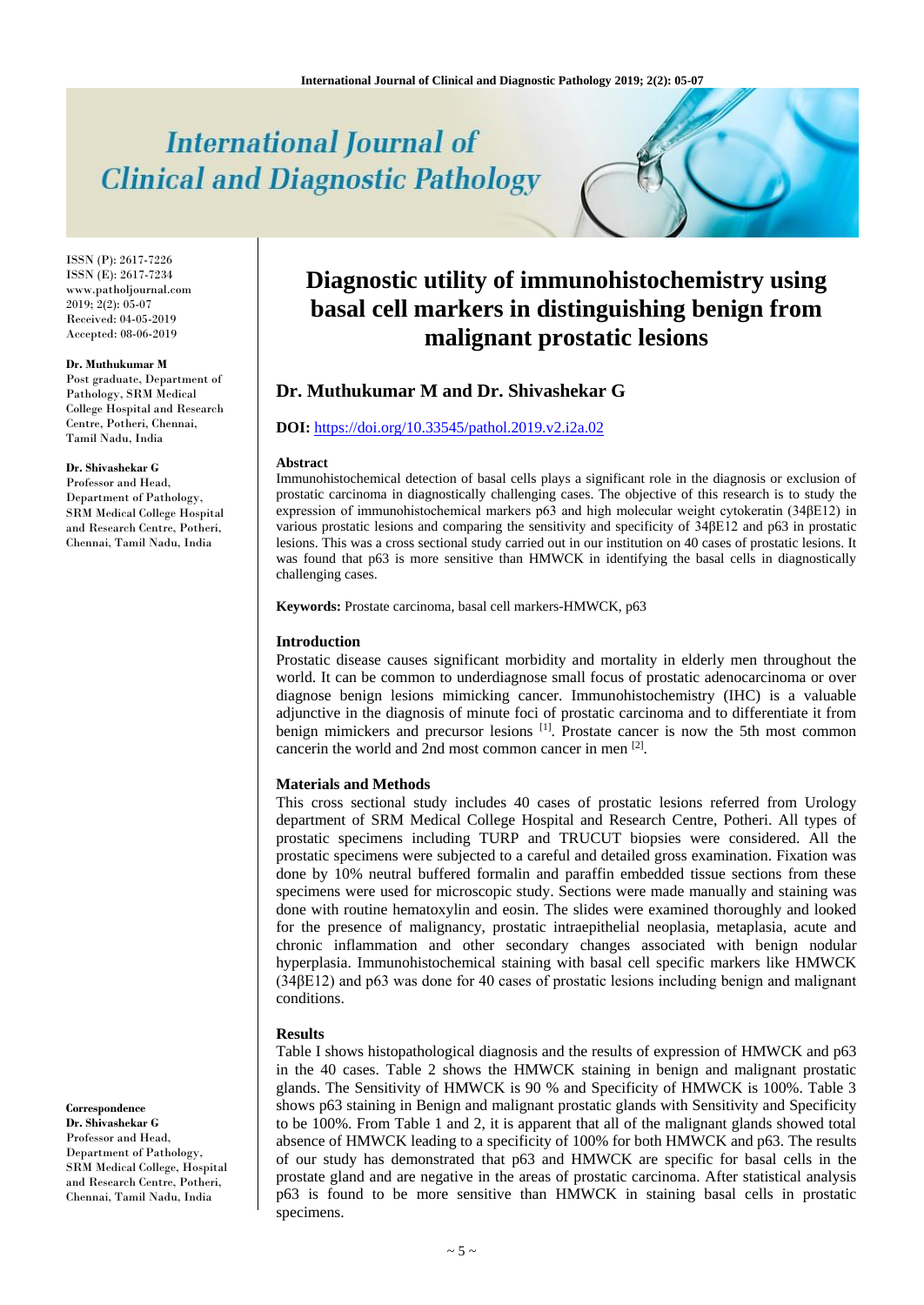

**Fig 1:** Benign prostatic hyperplasia-HMWCK and p63 positivity



**Fig 2:** Prostatic adenocarcinoma -HMWCK and p63 negativity

**Table 1:** Histopathological diagnosis and the results of expression p63 and HMWCK

| Sl.No          | Path no | <b>HPE DIAGNOSIS</b>                     | p63      | <b>HMWCK</b> |
|----------------|---------|------------------------------------------|----------|--------------|
| 1              | 5723/18 | Benign Prostatic Hyperplasia             | Positive | Positive     |
| $\overline{c}$ | 6519/18 | Benign Prostatic Hyperplasia<br>Positive |          | Positive     |
| 3              | 5568/18 | Benign Prostatic Hyperplasia             | Positive |              |
| $\overline{4}$ | 7277/18 | Benign Prostatic Hyperplasia             | Positive | Positive     |
| 5              | 9391/18 | Benign Prostatic Hyperplasia             | Positive | Positive     |
| 6              | 6522/18 | Benign Prostatic Hyperplasia             | Positive | Positive     |
| $\overline{7}$ | 8286/18 | Benign Prostatic Hyperplasia             | Positive | Positive     |
| 8              | 5385/18 | Benign Prostatic Hyperplasia             | Positive | Positive     |
| 9              | 7634/18 | Benign Prostatic Hyperplasia             | Positive | Positive     |
| 10             | 6700/18 | Benign Prostatic Hyperplasia             | Positive | Positive     |
| 11             | 8929/18 | Benign Prostatic Hyperplasia             | Positive | Positive     |
| 12             | 6289/18 | Benign Prostatic Hyperplasia             | Positive | Positive     |
| 13             | 8939/18 | Benign Prostatic Hyperplasia             | Positive | Positive     |
| 14             | 5876/18 | Benign Prostatic Hyperplasia             | Positive | Negative     |
| 15             | 8019/18 | Benign Prostatic Hyperplasia             | Positive | Positive     |
| 16             | 6737/18 | Benign Prostatic Hyperplasia             | Positive | Positive     |
| 17             | 5703/18 | Benign Prostatic Hyperplasia             | Positive | Positive     |
| 18             | 8423/18 | Benign Prostatic Hyperplasia             | Positive | Positive     |
| 19             | 9222/18 | Benign Prostatic Hyperplasia             | Positive | Positive     |
| 20             | 7320/18 | Benign Prostatic Hyperplasia             | Positive | Negative     |
| 21             | 6858/18 | Benign Prostatic Hyperplasia             | Positive | Positive     |
| 22             | 7755/18 | Benign Prostatic Hyperplasia             | Positive | Positive     |
| 23             | 7631/18 | Benign Prostatic Hyperplasia             | Positive | Negative     |
| 24             | 231/19  | Benign Prostatic Hyperplasia             | Positive | Positive     |
| 25             | 1561/18 | Benign Prostatic Hyperplasia             | Positive | Positive     |
| 26             | 1184/19 | Benign Prostatic Hyperplasia             | Positive | Positive     |
| 27             | 1444/18 | Benign Prostatic Hyperplasia             | Positive | Positive     |
| 28             | 592/18  | Benign Prostatic Hyperplasia             | Positive | Positive     |
| 29             | 2214/19 | Benign Prostatic Hyperplasia             | Positive | Positive     |
| 30             | 1248/19 | Benign Prostatic Hyperplasia             | Positive | Positive     |
| 31             | 1406/19 | Prostatic Adenocarcinoma                 | Negative | Negative     |
| 32             | 2051/19 | Prostatic Adenocarcinoma                 | Negative | Negative     |
| 33             | 5271/18 | Prostatic Adenocarcinoma                 | Negative | Negative     |
| 34             | 9217/18 | Prostatic Adenocarcinoma                 | Negative | Negative     |
| 35             | 8352/18 | Prostatic Adenocarcinoma                 | Negative | Negative     |
| 36             | 6330/18 | Prostatic Adenocarcinoma                 | Negative | Negative     |
| 37             | 1999/19 | Prostatic Adenocarcinoma                 | Negative | Negative     |
| 38             | 6729/18 | Prostatic Adenocarcinoma                 | Negative | Negative     |
| 39             | 6387/18 | Prostatic Adenocarcinoma                 | Negative | Negative     |
| 40             | 9216/18 | Prostatic Adenocarcinoma                 | Negative | Negative     |

|        | <b>Table 2:</b> HMWCK staining in benign and malignant prostatic |
|--------|------------------------------------------------------------------|
| glands |                                                                  |

| <b>HMWCK</b>    | <b>BENIGN</b> | <b>MALIGNANT</b> | <b>TOTAL</b> |
|-----------------|---------------|------------------|--------------|
| <b>POSITIVE</b> | 27            |                  | 27           |
| <b>NEGATIVE</b> |               | 10               | 13           |
| TOTAL           | 30            | 10               | 10           |

Sensitivity of HMWCK = 90% Specificity of HMWCK = 100% Positive predictive value=100%

**Table 3:** p63 staining in Benign and malignant prostatic glands

| p63             | <b>BENIGN</b> | <b>MALIGNANT</b> | <b>TOTAL</b> |
|-----------------|---------------|------------------|--------------|
| <b>POSITIVE</b> | 30            |                  | 30           |
| <b>NEGATIVE</b> |               | 10               | 10           |
| <b>TOTAL</b>    | 30            |                  |              |

Sensitivity of  $p63 = 100\%$ 

Specificity of  $p63 = 100\%$ Positive predictive value  $= 100\%$ 

# **Discussion**

M.H. Weinstein *et al.* proved that p63 is more superior in demonstrating Prostatic Basal Cells when compared to HMWCK [4] which correlated with our study. Our results reveal high expression of p63 (40 of 40, 100%) in normal basal cells and confirm the superiority over HMWCK. Even though the diagnosis of prostatic lesions are analysed through histopathological examination, sometimes diagnosis can be challenging when pathologists are faced with certain problems such as small foci of carcinoma or benign mimickers. In these situations, Immunohistochemical detection of basal cells play an important role. The most commonly used basal cell specific markers are high molecular weight cytokeratin [HMWCK] and newly described basal cell marker p63<sup>[5]</sup>. Signorette *et al.* <sup>[6]</sup> also highlighted the role of p63 in the development of prostate gland and showed that p63 is expressed in virtually all the basal cells of prostatic glands including a subset negative for 34βE12. HMWCK shows cytoplasmic positivity where as p63 shows nuclear positivity [7] The results of our study demonstrate that p63 and HMWCK are specific for basal cells in the prostate gland. This correlated with the study of Shah *et al.* [8] who reported the absence of basal cell staining both with HMWCK and p63 in prostatic adenocarcinoma. Multhaupt *et al.* <sup>[9]</sup> found that 88% benign glands in the transition zone obtained by transurethral resections of the prostate lost their HMWCK antigenicity if antigen retrieval was not used. Michael *et al.* [10] also showed same effect as above.

#### **Conclusion**

In this study of 40 cases of prostatic lesions, histopathological analysis and the diagnostic role of Immunohistochemical markers were studied. It was found that immunohistochemical p63 staining is diagnostically reliable in identifying basal cells in prostatic lesions and has an edge over HMWCK staining. In addition, p63 staining shows a nuclear reaction which is easy to interpret than HMWCK which shows cytoplasmic reaction.

### **References**

- 1. Andrew Dodson R, Christopher Foster S. The role of immunohistochemistry in the problematic prostatic biopsy; recent advances in histopathology. 21; 105-36.
- 2. Dalia El DEEB. Immunohistochemical localization of p63 in normal and proliferative condition of the Human prostate. The Egyptian Journal. 2007; 30:266.
- 3. Gladell P, Panes, Daniel S. Luthringer, Michael B. Amin. Best practice in diagnostic immunohistochemistry: Prostate carcinoma and biopsies. Archives of pathology and laboratory medicine. 2008; 132:1388-96.
- 4. Katia RM, Leite, *et al*. The use of immunohistochemistry for the diagnosis of prostate. INT. Braz Jurol. 2010; 36:583.
- 5. Ms. Shiran, *et al*. P63 as a complementary Basal cell specific marker to high molecular weight-cytokeratin in distinguishing prostatic carcinoma from benign prostatic lesions. Medj Malaysia. 2007; 62:36.
- 6. Sabina Signoretti *et al*. P 63 is a prostate Basal cell marker and is required for prostate Development: Am Journal of Pathology. 2000; 157:1769-75.
- 7. Joshua D. Webster, *et al*. Effects of formalin fixation on diagnostic immunohistochemistry in domestic animal. J Histo